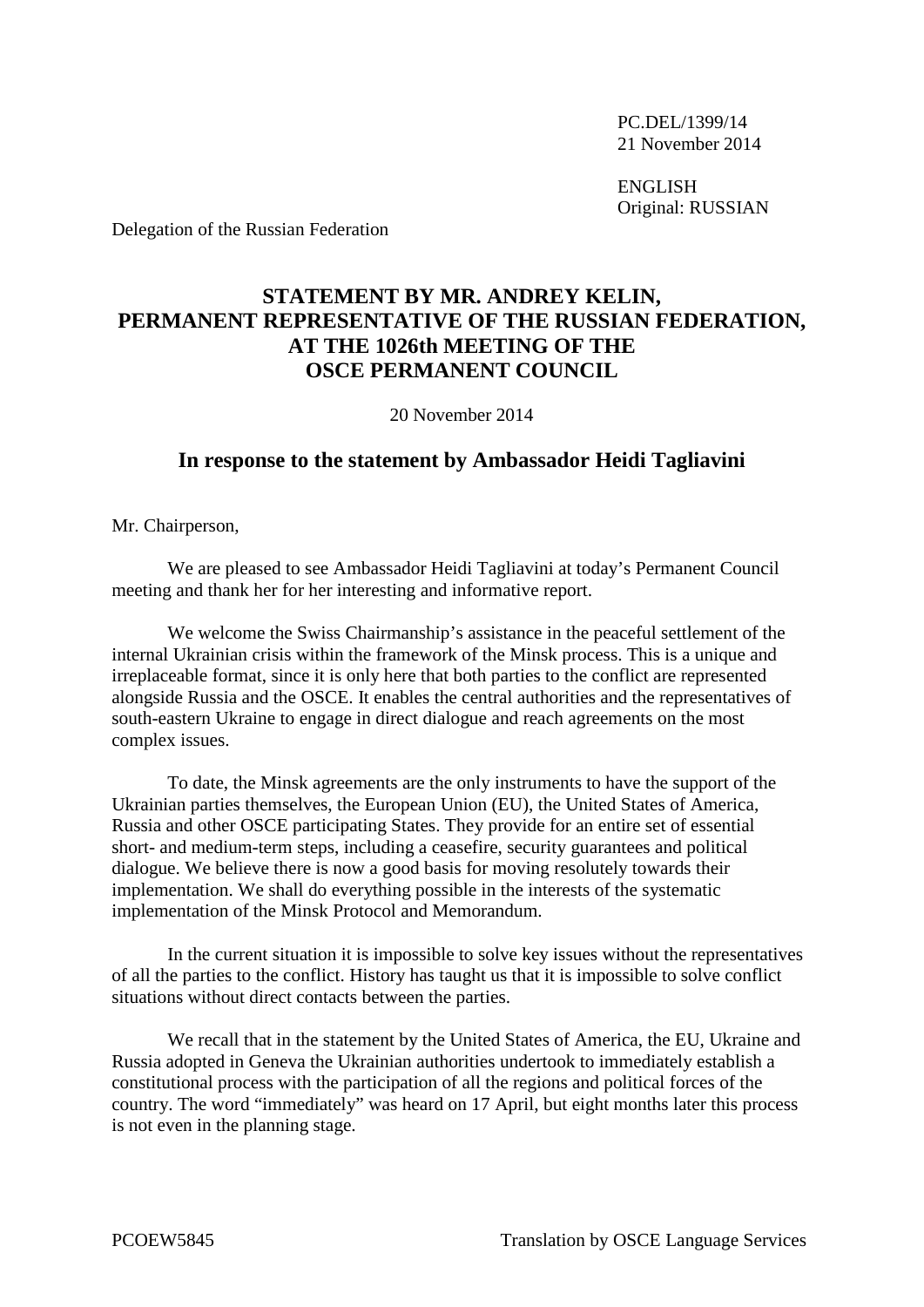It is essential that in Kyiv's dialogue with Donetsk and Luhansk account is taken of the elections held in Ukraine and in certain districts of the Donetsk and Luhansk regions.

We understand that the assessments of the elections differ. The Ukrainian media are quoting the Ukrainian Minister of the Interior, Arsen Avakov, on the election of deputies to the Verkhovna Rada. He talks about a "dirty, ugly situation with jiggery-pokery to achieve majorities and fighting among oligarchs", noting that over 400 cases of falsification during the elections had been filed.

The most important thing is that the political infighting to capitalize on the election results in Ukraine should not lead to a reinforcement of the belligerent rhetoric and the unleashing of calls to bury the Minsk agreements and move to solving the problem by force.

The elections of 2 November pose no threat to the Minsk agreements and the peace process. On the contrary, they provide an opportunity for establishing sustainable dialogue on the basis of mutual respect and equal rights within the Minsk format. We are willing to work constructively towards this together with our international partners.

We trust that the central authorities in Kyiv will also move towards a political rapprochement with the south-east. The law on the special status of certain districts in the Luhansk and Donetsk regions needs to be adopted; the law on amnesty needs to enter into force; and guarantees for the personal safety of participants in the Minsk consultations need to be provided.

We believe that the priority issue is to establish a genuine ceasefire that will be observed in a responsible manner by both parties. Unfortunately, this is not being implemented at the moment. Monitoring teams from the OSCE Special Monitoring Mission to Ukraine (SMM) have noted a large number of confirmed cases of the use of heavy weapons, including against militia-controlled towns and villages. The Ukrainian military are even firing on SMM vehicles.

As an important practical step towards putting a stop to the bloodshed, a clear line of separation should be established and the parties' heavy weaponry and armed units withdrawn to a safe distance, as stipulated in points 4 and 5 of the Minsk Memorandum, which would enable proper monitoring of the ceasefire by the SMM. This is the primary task on which the representatives of the parties on the ground are now working. Russia is making an active contribution to this, including as part of joint efforts with our Ukrainian colleagues in the Joint Centre for Control and Co-ordination.

Our Western partners talk a great deal about monitoring the Russian-Ukrainian border, referring to point 4 of the Minsk Protocol. Some are deliberately trying to distort the essence of this Protocol, calling for the immediate deployment of OSCE monitors to the Russian side of the border.

They are already there. Today, a decision on the extension of the mandate of monitors at the crossing points of Gukovo and Donetsk will be discussed. The invitation to the monitors and Ukrainian border guards was a goodwill gesture on the part of Russia and an additional confidence-building measure. However, we have the feeling that some of our colleagues are not very interested in preserving this.